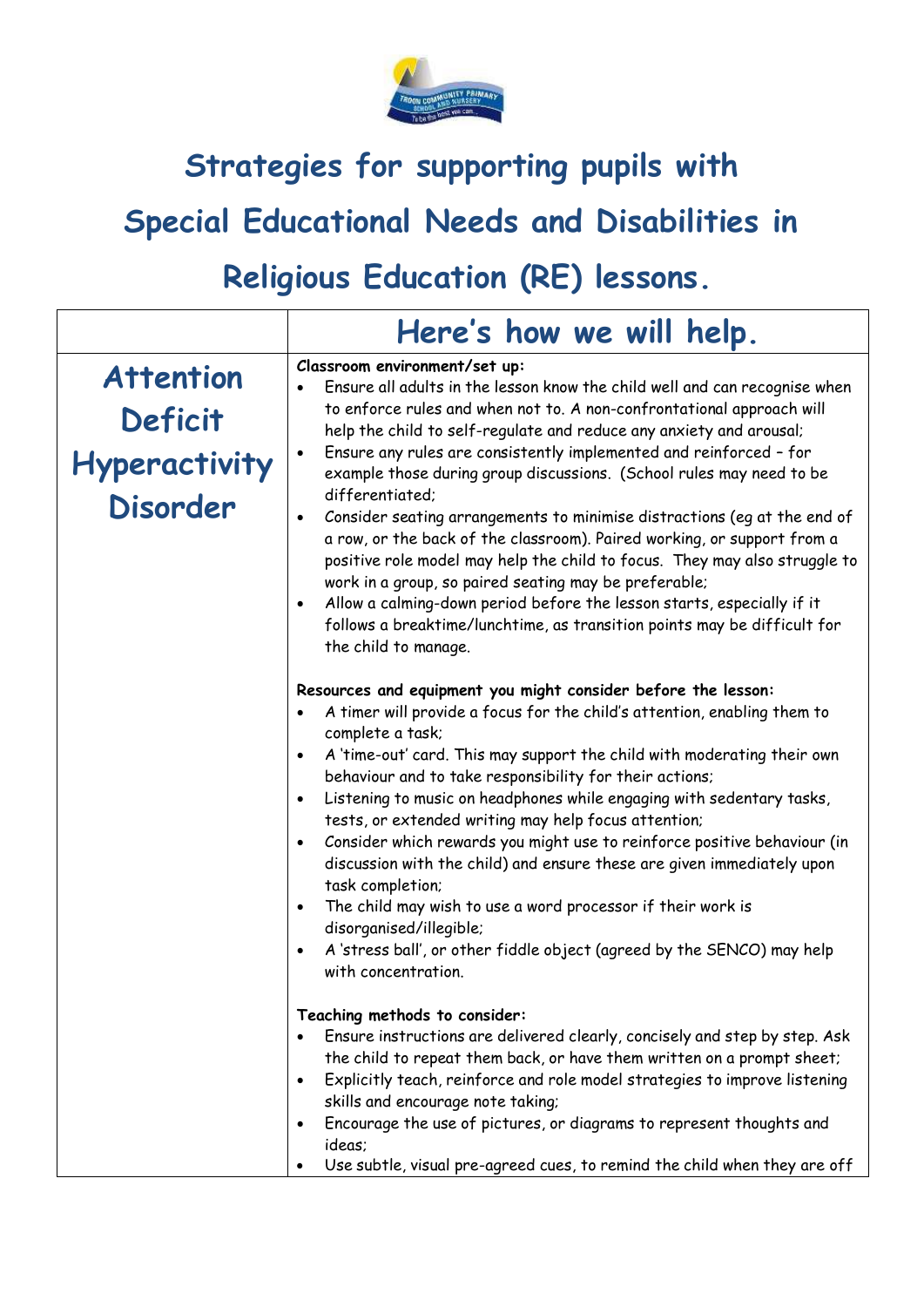|                 | task, or behaviour is inappropriate, (eg. a tap on the desk to re-focus                                                                                   |
|-----------------|-----------------------------------------------------------------------------------------------------------------------------------------------------------|
|                 | attention);                                                                                                                                               |
|                 | Provide a mix of activities to suit a range of learning styles, especially<br>$\bullet$                                                                   |
|                 | including kinaesthetic activities. With this in mind, plan in time-limited<br>learning breaks to allow for the release of excess energy. (an active 'job' |
|                 | might be useful strategy to break up the lesson).                                                                                                         |
|                 | Classroom environment/set up:                                                                                                                             |
|                 | There are many types of anxiety and these will often accompany many areas                                                                                 |
|                 | of SEND. Ensure that you are familiar with the cause of anxiety for the                                                                                   |
| Anxiety         | particular child and how this manifests - bearing in mind that sometimes                                                                                  |
|                 | there may be no outward signs at all. Knowing the child really well will help                                                                             |
|                 | with this. This is especially important in a subject such as RE, which often                                                                              |
|                 | involves discussing feelings, thoughts, memories, families and, sometimes,<br>sensitive issues.                                                           |
|                 | Prior to the start of the lesson, discuss with the child where they would<br>$\bullet$                                                                    |
|                 | prefer to sit. They may also prefer to enter the classroom first and get                                                                                  |
|                 | themselves settled, or after the rest of the class is settled. This may                                                                                   |
|                 | change depending on circumstances at the time;                                                                                                            |
|                 | Seating plans are very important for the child with anxiety. Let them<br>$\bullet$                                                                        |
|                 | know before the lesson if the usual seating plan is due to change during                                                                                  |
|                 | the activity. Carefully plan groupings/pairings and be aware of who the                                                                                   |
|                 | child feels most comfortable with sitting next to and having them support<br>them with their work;                                                        |
|                 | Ensure the child is prepared and knows what to expect prior to the<br>$\bullet$                                                                           |
|                 | lesson. This may include a list of vocabulary that will be covered, the                                                                                   |
|                 | activities involved etc:                                                                                                                                  |
|                 | If a supply teacher (or another member of staff) is covering a lesson,<br>$\bullet$                                                                       |
|                 | ensure that the child is made aware of this, so that it is not a surprise to                                                                              |
|                 | them.                                                                                                                                                     |
|                 | Resources and equipment you might consider before the lesson:                                                                                             |
|                 | Consider the use of a 'help' card, which the child can use if they feel<br>$\bullet$                                                                      |
|                 | anxious/overwhelmed, so that they can go somewhere they feel safe to                                                                                      |
|                 | calm down.                                                                                                                                                |
|                 | Teaching methods to consider:                                                                                                                             |
|                 | The child may find certain teachers difficult to cope with. This may be                                                                                   |
|                 | for a whole of reasons and they may not be able to verbalise these                                                                                        |
|                 | feelings. If you notice a child is anxious around you, please adapt your<br>behaviour accordingly to make them feel more comfortable.                     |
|                 | Classroom environment/set up:                                                                                                                             |
| <b>Autism</b>   | A child with ASD may find RE a particular challenging curriculum area,                                                                                    |
|                 | however, using some of these strategies may help provide the environment                                                                                  |
| Spectrum        | for them to feel safe and secure in order to access some of the activities:                                                                               |
| <b>Disorder</b> | Take time to build a good, trusting relationship with the child. This will                                                                                |
|                 | also help adults understand the most appropriate way to respond to any                                                                                    |
|                 | behaviour, at a given time;<br>Ask the child where they would prefer to sit in the classroom. Avoid<br>$\bullet$                                          |
|                 | changing this seating plan without plenty of warning, as this could cause                                                                                 |
|                 | anxiety. Think carefully about who is sat near to the child, as they may                                                                                  |
|                 | feel uncomfortable around certain children who may be a 'trigger' for                                                                                     |
|                 | them;                                                                                                                                                     |
|                 | When planning group work, ask the child who they would prefer to work<br>$\bullet$                                                                        |
|                 | with, or offer the chance to work by themselves (or with their TA).                                                                                       |
|                 | Ensure that groups/pairs are carefully planned to provide                                                                                                 |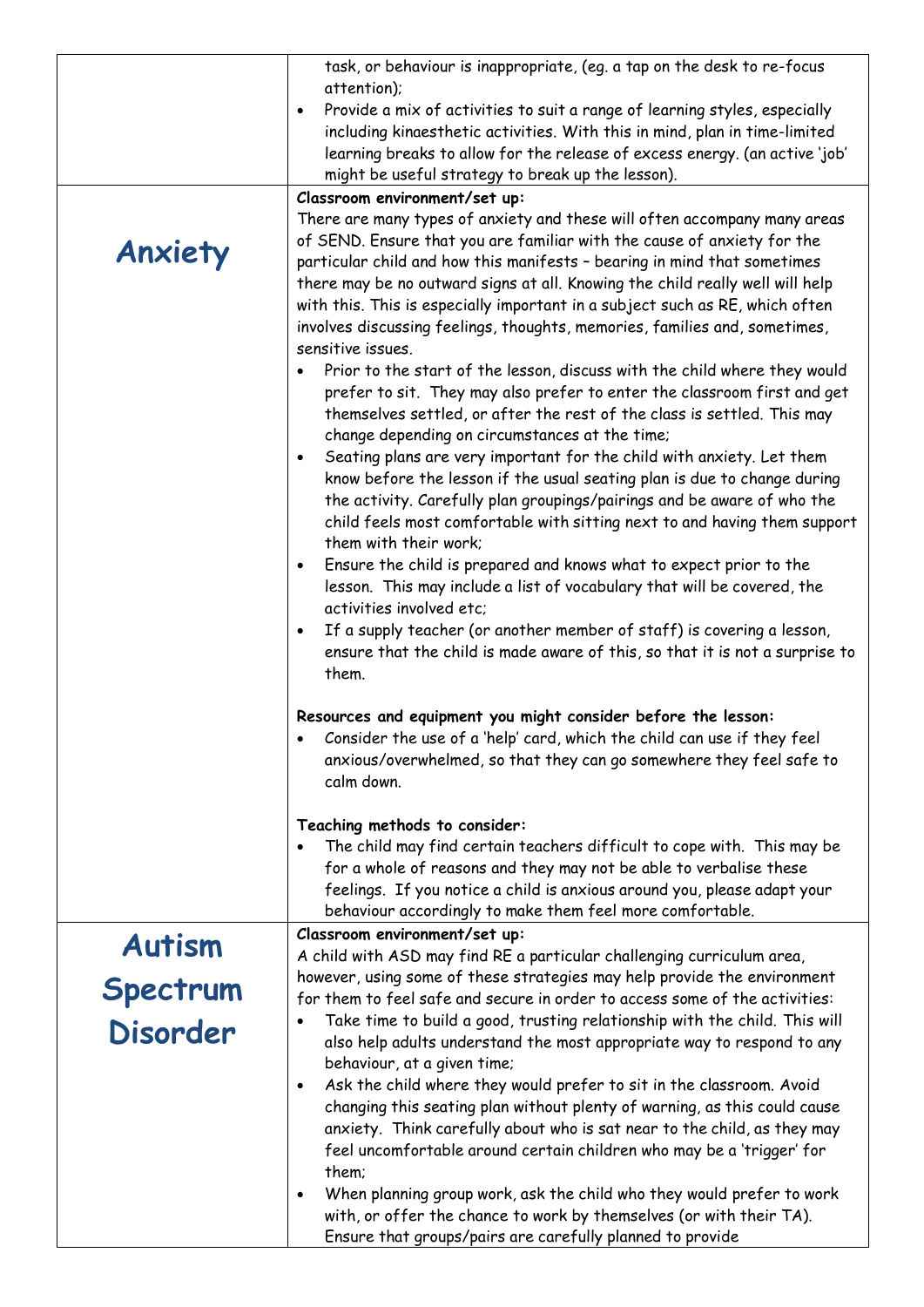| supportive/positive role models; |
|----------------------------------|
|----------------------------------|

| $\bullet$ | Ensure that both the child and their TA are prepared for what is coming   |
|-----------|---------------------------------------------------------------------------|
|           | up next and what the lesson is about, so that they know the expectations. |
|           | Ensure you pre-warn the child (and TA) of any changes, to avoid anxiety   |
|           | and allow them both time to prepare for the change;                       |

- Be mindful of sensory processing difficulties and ensure the learning environment is neither over, or under, stimulating for the child;
- Provide a safe, familiar breakout space for the child, so that they can have sensory breaks when needed;
- If the child's behaviour becomes challenging, it is important to remember that this is often communicating a need, or difficulty. Look beyond the behaviour and ask for support from the SEND team if necessary. Sometimes, the child may just need time out from the class in their break out space and may then feel ready to return again to the class;
- Display in class what is coming up next (as another way of preparing the child). Even if the child doesn't look like they are taking any notice of this, they may still be taking it in;
- Role model and encourage positive and supportive behaviour to the child's peers. At times, the child may call out or try to make the class laugh etc. Explain to the class how important it is that they don't react and that this will help the child to remain focused and calm.

## **Resources and equipment you might consider before the lesson:**

- Give instructions using tick lists, breaking down the task into manageable chunks;
- Provide vocabulary, structure, or starting ideas for the lesson.
- Use visuals and structured tasks, incorporating the child's own interests wherever possible. Find out which ones work and use them all of the time, even if it doesn't seem that the child needs them;
- Consider the use of 'speech to text' technology, so there is less writing;
- Allow the use of fiddle toys in class. The child may also prefer to sit on a gym ball/wobble cushion/special seat to provide sensory feedback and help them self-regulate and focus;
- The child may choose to do the work in different orders, or at a different time of the day to suit them (in discussion/negotiation with their TA). Provide additional resources, such as printouts of PowerPoint slides, word banks etc so that the child has access to the same supporting resources as the rest of the class would have had during the lesson. You might also consider providing a simple lesson plan breakdown for the TA to follow, in case the child was out of the room during the input part of the lesson;
- Some of the lesson plans for PSHE may be suitable to be adapted to social stories, as a familiar way for the child to access the learning intensions for the lesson.

## **Teaching methods to consider:**

- Avoid open-ended questions;
- Provide time to process information;
- Encourage the child to demonstrate/present their learning in alternative ways which suit them;
- Provide clear timelines for when things need to be achieved and make expectations really clear (ie how many sentences, how many pieces of work etc to be completed in a time frame, or before a reward is achieved).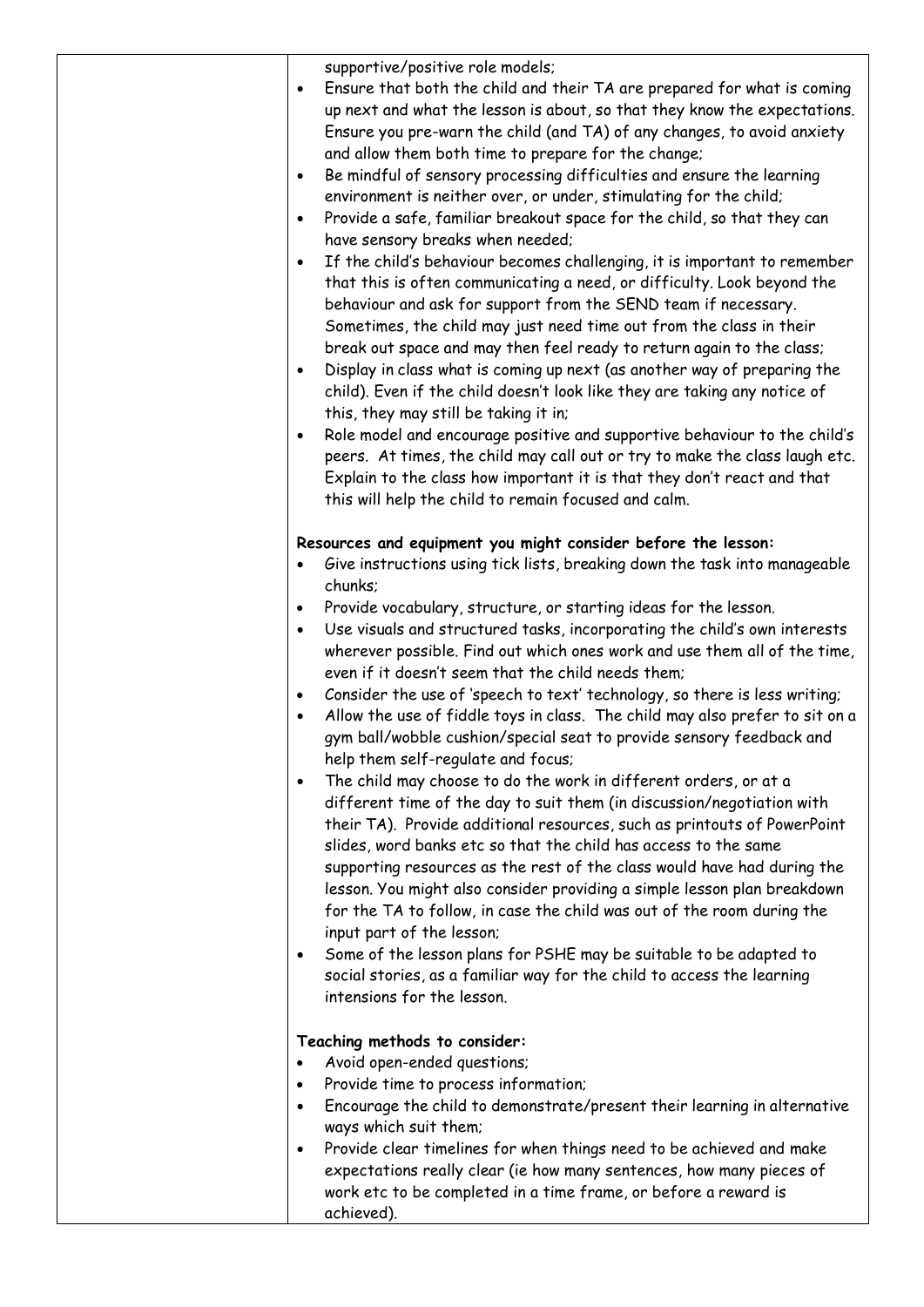| <b>Dyscalculia</b> | Although maths is unlikely to be focused on during a RE lesson, some of these<br>strategies may still be applicable and worth bearing in mind as things to try.<br>Resources and equipment you might consider before the lesson:<br>Provide written instructions, printed diagrams and personalised<br>worksheets with a worked example (where appropriate/relevant) for the<br>child to follow, to help them keep up in class;<br>Tracking from the whiteboard to paper may be difficult. Share the lesson<br>$\bullet$<br>with the child, so they can follow it on a laptop (if used);<br>Provide print outs of diagrams and visual support in lessons.<br>$\bullet$ |
|--------------------|------------------------------------------------------------------------------------------------------------------------------------------------------------------------------------------------------------------------------------------------------------------------------------------------------------------------------------------------------------------------------------------------------------------------------------------------------------------------------------------------------------------------------------------------------------------------------------------------------------------------------------------------------------------------|
|                    | Teaching methods to consider:                                                                                                                                                                                                                                                                                                                                                                                                                                                                                                                                                                                                                                          |
|                    | The child may work slower than peers. Be sensitive to this and supportive                                                                                                                                                                                                                                                                                                                                                                                                                                                                                                                                                                                              |
|                    | of any additional time/repetition they may need;                                                                                                                                                                                                                                                                                                                                                                                                                                                                                                                                                                                                                       |
|                    | The child may become easily overwhelmed and anxious; they may shut                                                                                                                                                                                                                                                                                                                                                                                                                                                                                                                                                                                                     |
|                    | down and employ avoidance strategies. You can interrupt this cycle by<br>scaffolding the child's work and supporting them.                                                                                                                                                                                                                                                                                                                                                                                                                                                                                                                                             |
|                    | Resources and equipment you might consider before the lesson:                                                                                                                                                                                                                                                                                                                                                                                                                                                                                                                                                                                                          |
|                    | When preparing resources:                                                                                                                                                                                                                                                                                                                                                                                                                                                                                                                                                                                                                                              |
|                    | - keep sentences and written instructions short and simple to read;                                                                                                                                                                                                                                                                                                                                                                                                                                                                                                                                                                                                    |
| <b>Dyslexia</b>    | - check reading ages and ensure any work is differentiated appropriately;<br>- use pastel shades of paper (cream is a good alternative to white) and matt                                                                                                                                                                                                                                                                                                                                                                                                                                                                                                              |
|                    | paper which reduces 'glare';                                                                                                                                                                                                                                                                                                                                                                                                                                                                                                                                                                                                                                           |
|                    | - avoid black text on a white background and light text on a dark background;<br>- use text font size 12, or above;                                                                                                                                                                                                                                                                                                                                                                                                                                                                                                                                                    |
|                    | - clear, rounded fonts that have a space between (Century Gothic, Comic                                                                                                                                                                                                                                                                                                                                                                                                                                                                                                                                                                                                |
|                    | Sans, Arial or Verdana) will be used on all handouts, reading materials and on                                                                                                                                                                                                                                                                                                                                                                                                                                                                                                                                                                                         |
|                    | the interactive whiteboard;                                                                                                                                                                                                                                                                                                                                                                                                                                                                                                                                                                                                                                            |
|                    | - use 1.5 or double line spacing and wide margins and lower case rather than                                                                                                                                                                                                                                                                                                                                                                                                                                                                                                                                                                                           |
|                    | capital letters;                                                                                                                                                                                                                                                                                                                                                                                                                                                                                                                                                                                                                                                       |
|                    | - numbered points, or bullet points are easier to follow, rather than<br>continuous prose. Keep paragraphs short and pages uncluttered. For example,<br>avoid using background graphics with text over the top, as this can be too                                                                                                                                                                                                                                                                                                                                                                                                                                     |
|                    | visually confusing. Consider using visual representations (flow charts,<br>illustrations, diagrams) to break up large sections of text, or to explain a<br>particular point in a visual, rather than a written, way;                                                                                                                                                                                                                                                                                                                                                                                                                                                   |
|                    | - consider colour-coding text. For example, information in one colour,                                                                                                                                                                                                                                                                                                                                                                                                                                                                                                                                                                                                 |
|                    | questions in another (bearing in mind the contrast in the colours/background)<br>- avoid underlining and italics;                                                                                                                                                                                                                                                                                                                                                                                                                                                                                                                                                      |
|                    | - use bold text for titles & sub-headings, or to draw attention to important                                                                                                                                                                                                                                                                                                                                                                                                                                                                                                                                                                                           |
|                    | information, or key vocabulary;                                                                                                                                                                                                                                                                                                                                                                                                                                                                                                                                                                                                                                        |
|                    | - use text boxes, or borders for headings, or to highlight important text.<br>- on worksheets, leave plenty of space to write a response.                                                                                                                                                                                                                                                                                                                                                                                                                                                                                                                              |
|                    | Familiarise yourself with any resources/equipment the child needs to support<br>them and ensure that these are readily available during their lesson. For<br>example:                                                                                                                                                                                                                                                                                                                                                                                                                                                                                                  |
|                    | It may help to use a ruler, or finger to track the words as they read;<br>$\bullet$<br>A personalised, coloured overlay, or ruler may help cut down on visual<br>$\bullet$<br>contrast and help 'stabilise' any written materials. It may be worth trying<br>a variety of colours to work out the best to use;                                                                                                                                                                                                                                                                                                                                                         |
|                    | 'Text to speech' technology. Please facilitate this in your classroom, for<br>$\bullet$                                                                                                                                                                                                                                                                                                                                                                                                                                                                                                                                                                                |
|                    | example providing a quiet space, seating near to a power point etc.                                                                                                                                                                                                                                                                                                                                                                                                                                                                                                                                                                                                    |
|                    | Teaching methods to consider:                                                                                                                                                                                                                                                                                                                                                                                                                                                                                                                                                                                                                                          |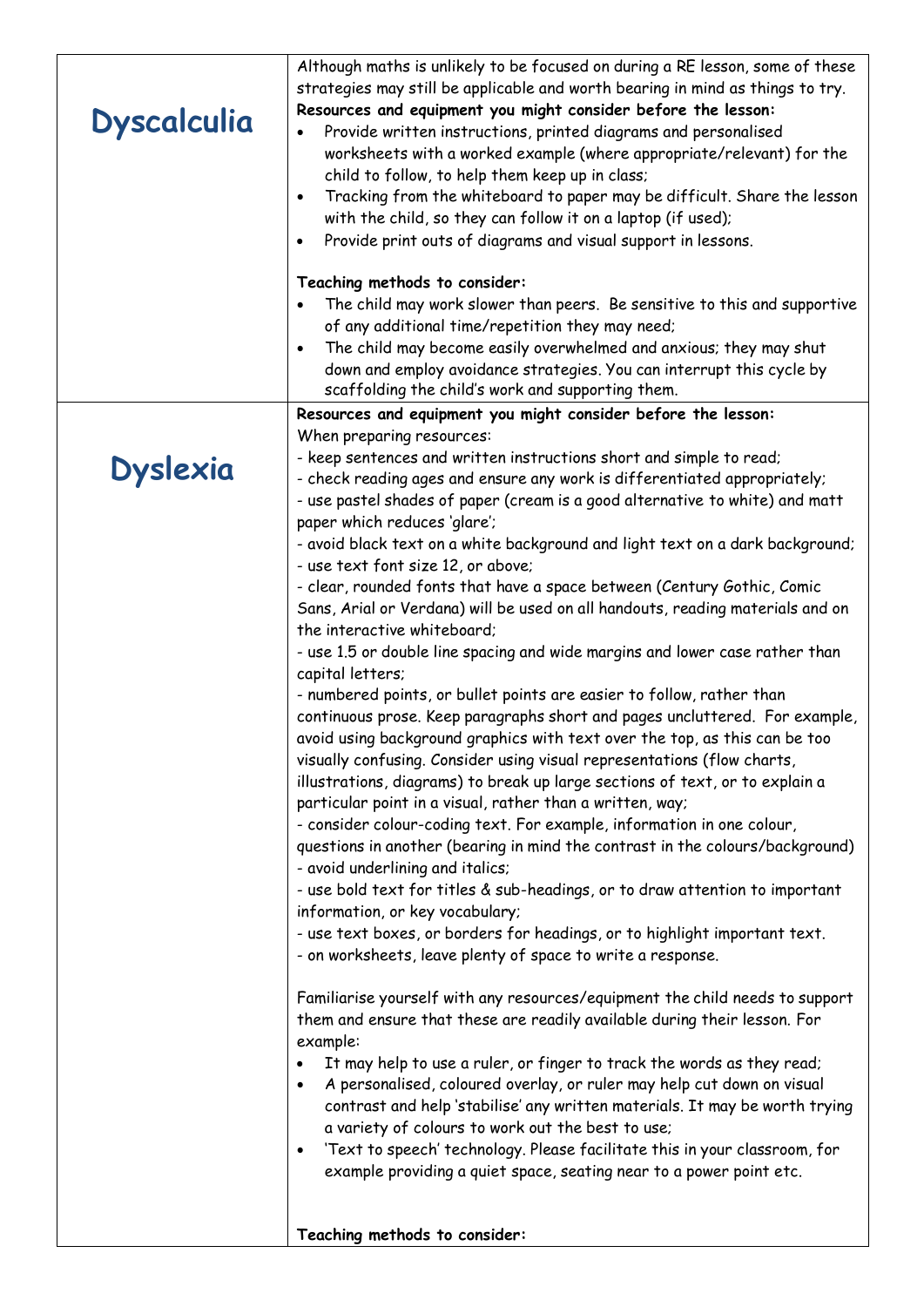|                   | Help the child to learn and understand any specific vocabulary. This may<br>$\bullet$  |
|-------------------|----------------------------------------------------------------------------------------|
|                   | be done visually, practically and/or during a pre-teach session to build the           |
|                   | child's confidence before the lesson;                                                  |
|                   | The child may prefer it if an adult (or supportive peer) reads through<br>$\bullet$    |
|                   | questions with them;                                                                   |
|                   | Be supportive of the child if they don't want to read aloud in front of the            |
|                   | class (either offering to read it for them, asking a friend to read it, or             |
|                   | checking with them beforehand if they would like it shared).                           |
|                   | Classroom environment/set up:                                                          |
|                   | Provide a large space for the child to work in. This will allow the child<br>٠         |
|                   | room to move and remain active when completing a task. They may also                   |
| Dyspraxia         | prefer to stand when handling any equipment/physical resources.                        |
|                   |                                                                                        |
|                   | Resources and equipment you might consider before the lesson:                          |
|                   | Provide part-prepared handouts to reduce unnecessary writing and lists                 |
|                   | of key concepts; or vocabulary;                                                        |
|                   | Consider alternatives to writing - word processors, Dictaphones, scribe<br>$\bullet$   |
|                   | etc;                                                                                   |
|                   | Special equipment eq: looped scissors, rulers with handles etc may help;<br>$\bullet$  |
|                   | Provide a lesson breakdown and tick list to help the child organise their<br>$\bullet$ |
|                   | time and take responsibility for their work;                                           |
|                   | Write instructions for any activities, using different colours for each<br>$\bullet$   |
|                   | line;                                                                                  |
|                   | Provide templates with headings to help the child structure their work;<br>$\bullet$   |
|                   | Prepare diagrams to label, as copying and drawing neatly can be<br>$\bullet$           |
|                   | challenging;                                                                           |
|                   | Provide an equipment list and encourage the child to only get out what                 |
|                   | they need.                                                                             |
|                   |                                                                                        |
|                   | Teaching methods to consider:                                                          |
|                   | Clarify rules and expectations, using unambiguous language;                            |
|                   | Allow extra time to complete work, with movement breaks when needed;                   |
|                   | Allow time to settle, especially if the lesson is after a breaktime/                   |
|                   | lunchtime, as transitions are challenging;                                             |
|                   | Give the child plenty of warning that the lesson is due to end and allow<br>$\bullet$  |
|                   | them additional time to pack up to leave (or get ready for the next                    |
|                   | lesson).                                                                               |
|                   | Classroom environment/set up:                                                          |
|                   | Speak to the child privately, before a lesson begins, to find out where                |
|                   | they would prefer to sit and if there is anything else that can be done to             |
| <b>Hearing</b>    | help them;                                                                             |
|                   | Discreetly check that the child is wearing a hearing aid (if applicable) and           |
| <b>Impairment</b> | frequently check-in with the child that they are hearing and                           |
|                   | understanding;                                                                         |
|                   | Be aware of seating arrangements to suit the child's specific needs, for<br>$\bullet$  |
|                   | example if they are reliant on lip reading etc (ie seated towards the                  |
|                   | front of the classroom with an unobstructed view, or with their good ear               |
|                   | facing outwards into the classroom);                                                   |
|                   | Ensure that any background noise is minimised and control class/group                  |
|                   | ٠<br>discussions, so that only one person is speaking at once;                         |
|                   |                                                                                        |
|                   | Resources and equipment you might consider before the lesson:                          |
|                   | Ensure any videos/films used are captioned, or a suitable alternative way              |
|                   | is provided;                                                                           |
|                   | Provide any important information/instructions about the lesson in                     |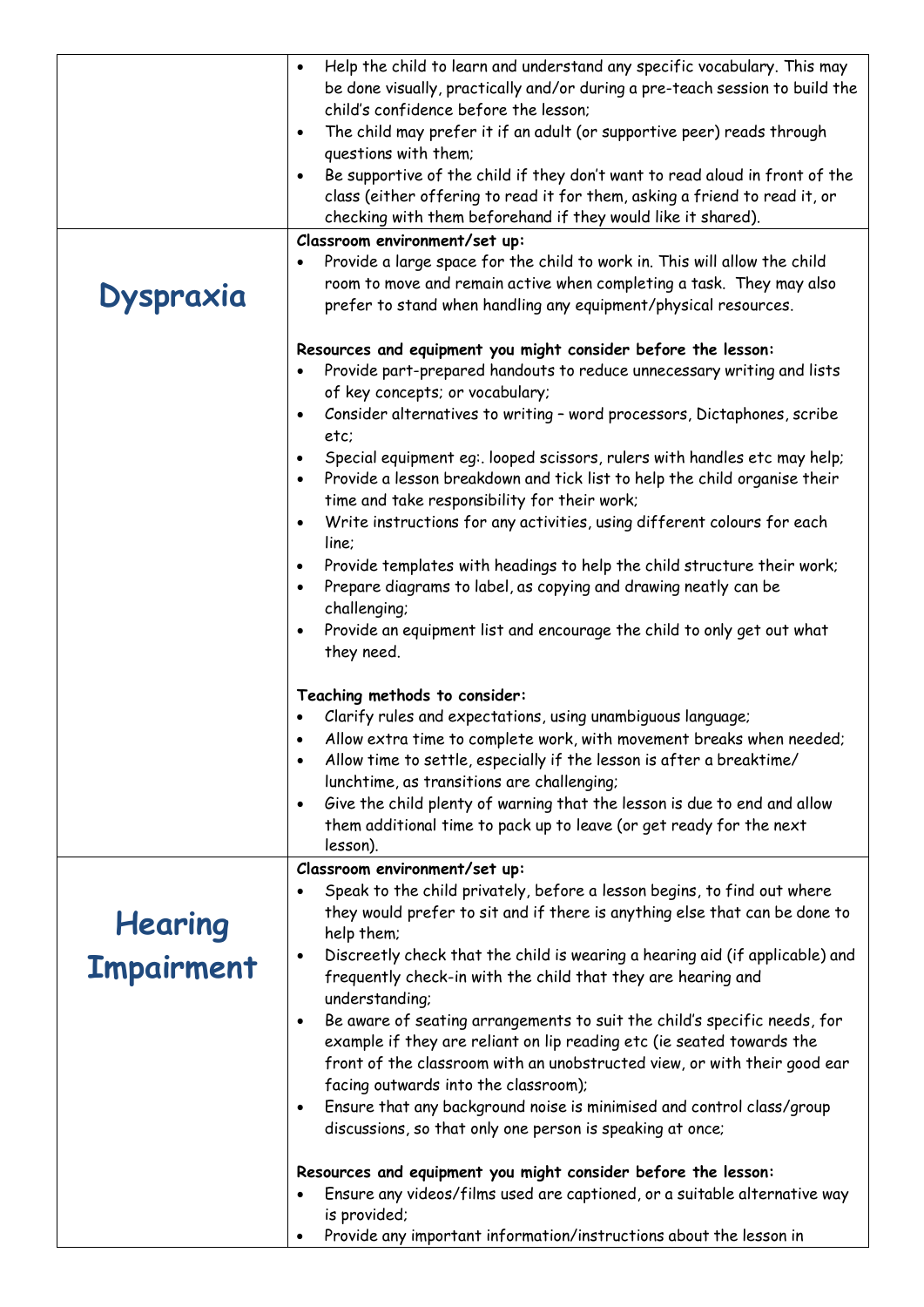|                            | writing, as well as verbally. In addition, provide (in a written format) any<br>lists of subject-specific vocabulary and technical terms;<br>Consider sharing the lesson with the child's laptop (if they use one) and<br>$\bullet$<br>allow them to use headphones and the built-in assistive technology.<br>Teaching methods to consider:<br>Repeat clearly any questions asked by other students in class before<br>$\bullet$<br>giving a response;<br>Assist with lip reading by doing the following:<br>$\bullet$<br>- ensure your face is clearly visible at all times when speaking and<br>sitting directly opposite the child whenever possible;<br>- seating the child so that they can see others in the class (where<br>possible);<br>- ensuring the lighting is adjusted so that it is not too dark;<br>- providing written materials for all lessons, so that the child is not<br>having to lip read and take notes from the whiteboard;<br>Be aware of the specific circumstances for the child and adapt<br>$\bullet$<br>accordingly. For example: if they acquired their hearing loss early in life,<br>they may have associated literacy issues and need additional support with<br>reading and interpreting information. If they have associated speech<br>issues, they may need support with reading out their work, or may prefer<br>an adult to read it for them. |
|----------------------------|----------------------------------------------------------------------------------------------------------------------------------------------------------------------------------------------------------------------------------------------------------------------------------------------------------------------------------------------------------------------------------------------------------------------------------------------------------------------------------------------------------------------------------------------------------------------------------------------------------------------------------------------------------------------------------------------------------------------------------------------------------------------------------------------------------------------------------------------------------------------------------------------------------------------------------------------------------------------------------------------------------------------------------------------------------------------------------------------------------------------------------------------------------------------------------------------------------------------------------------------------------------------------------------------------------------------------------------------------------------------------------------|
|                            | Classroom environment/set up:                                                                                                                                                                                                                                                                                                                                                                                                                                                                                                                                                                                                                                                                                                                                                                                                                                                                                                                                                                                                                                                                                                                                                                                                                                                                                                                                                          |
| Toileting<br><b>Issues</b> | Let the child leave and return to the classroom discreetly and without<br>having to get permission whenever they need the toilet (use a 'toilet pass'<br>if appropriate);<br>Sit the child close to the door so that they can leave the classroom,<br>$\bullet$<br>discreetly;<br>Appreciate that they may arrive late for lessons because of an urgent<br>$\bullet$<br>need to use a toilet;<br>Be aware that the child may need to take medication during school hours<br>$\bullet$<br>and/or need extra meal breaks and provide a discreet/comfortable place<br>for them to do this;<br>Respect the child's need for privacy. They should decide how much<br>$\bullet$<br>teachers and other pupils are told about their condition.<br>Resources and equipment you might consider before the lesson:<br>If the child has a diagnosed medical condition, they will have an Individual<br>$\bullet$<br>Healthcare Plan. Please make sure that you are familiar with this<br>document. The SENCO can give you access to this;                                                                                                                                                                                                                                                                                                                                                          |
|                            | If the child has ongoing toileting issues, they will have an Intimate Care<br>$\bullet$<br>Plan. Please make sure that you are familiar with this document. The<br>SENCO can give you access to this.                                                                                                                                                                                                                                                                                                                                                                                                                                                                                                                                                                                                                                                                                                                                                                                                                                                                                                                                                                                                                                                                                                                                                                                  |
|                            | Teaching methods to consider:<br>During more active sessions, try to be alert to the child's psychological<br>$\bullet$<br>needs and relationships with other children. Let them judge for<br>themselves if they wish to join in on a day-to-day basis - don't stop them<br>trying whatever they want to try. However, be aware that the child may<br>also try to push themselves, so that they don't let others down. Be<br>mindful of this and offer discreet support when/where needed;<br>Bending and stretching may bring on pain, or make pain worse.<br>$\bullet$<br>Teambuilding type activities/games can be particularly problematic;<br>Be mindful of other students teasing the child about my lack of stamina,<br>$\bullet$<br>or their need for extra rests (for example during group activities/team                                                                                                                                                                                                                                                                                                                                                                                                                                                                                                                                                                    |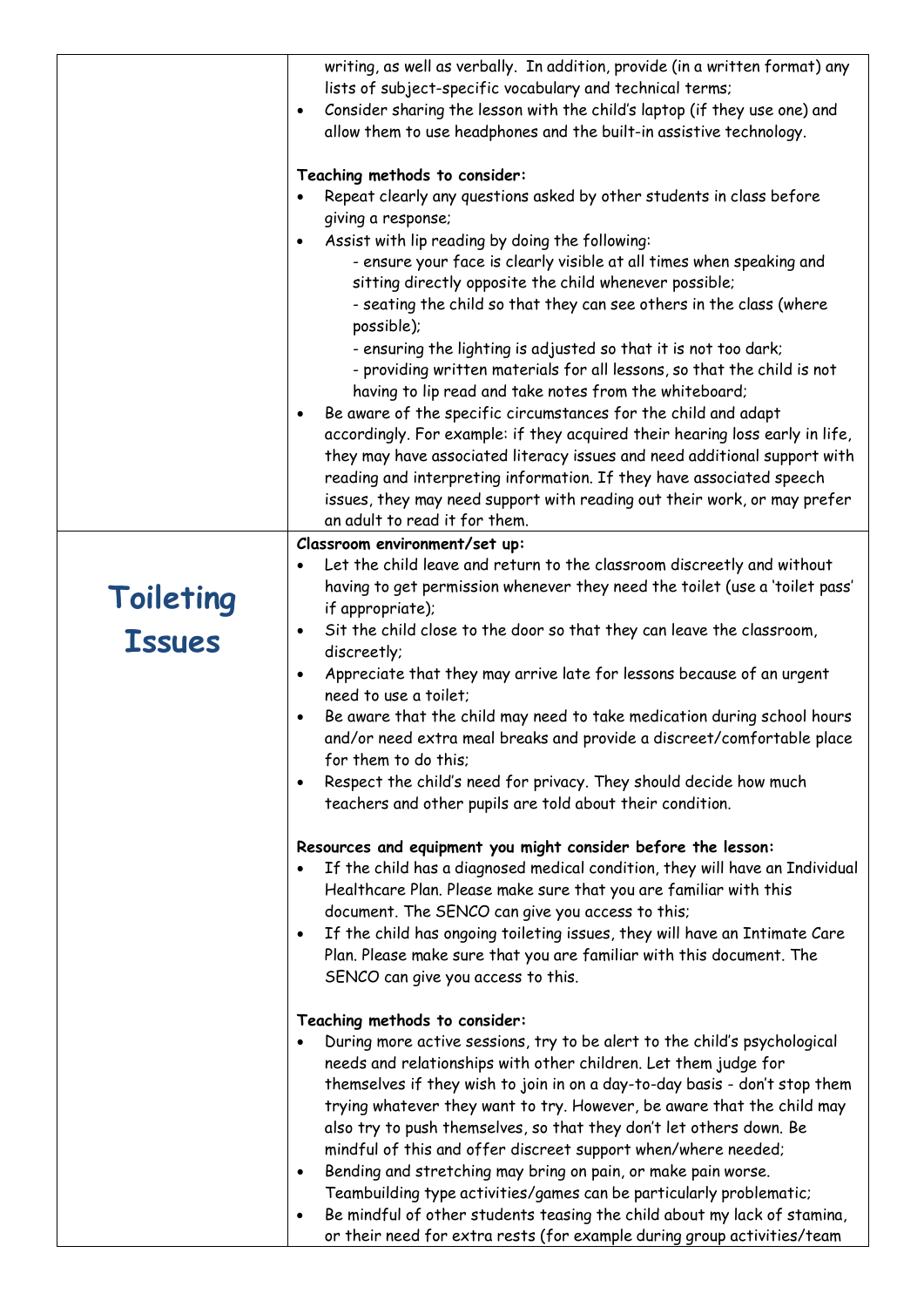|                                                | building);<br>If the child is unwell at school, consider giving them time to rest rather<br>$\bullet$<br>than sending them home - they may be able to return to lessons later in<br>the day.                                                                                                                                                                                                                                                                                                                                                                                                                                                                                                                                                                                                                                                                                                                            |
|------------------------------------------------|-------------------------------------------------------------------------------------------------------------------------------------------------------------------------------------------------------------------------------------------------------------------------------------------------------------------------------------------------------------------------------------------------------------------------------------------------------------------------------------------------------------------------------------------------------------------------------------------------------------------------------------------------------------------------------------------------------------------------------------------------------------------------------------------------------------------------------------------------------------------------------------------------------------------------|
| <b>Cognition and</b><br>Learning<br>Challenges | Classroom environment/set up:<br>Ensure all classroom adults give specific, targeted praise so the child<br>knows exactly what they are doing well;<br>The child will with visual and auditory memory for information, processes<br>$\bullet$<br>and instructions. Ensure all classroom adults are aware of this and they<br>regularly check the child's understanding of questions and tasks. This will<br>support the child with staying on track;                                                                                                                                                                                                                                                                                                                                                                                                                                                                    |
|                                                | Carefully consider working pairings/small groups. Support the child with<br>$\bullet$<br>managing peer relationships effectively by providing a positive work<br>'buddy';<br>The child may appear immature and find it difficult to mix with their<br>$\bullet$<br>peer group. This may cause issues during more sensitive PSHE activities,<br>or group work. Ensure classroom adults are vigilant for any bullying and<br>encourage paired working, or group work, with positive role models;<br>The child may appear needy with an over-reliance on adult help and<br>$\bullet$<br>support. Encourage and support the child's independence and confidence<br>by making the curriculum/tasks accessible to them.                                                                                                                                                                                                       |
|                                                | Resources and equipment you might consider before the lesson:<br>Plan self-checks for the child at each stage of a task; with the use of a<br>$\bullet$<br>tick list, so that the child knows what is expected of them;<br>Support the child to overcome problems with understanding instructions<br>$\bullet$<br>and task requirements by using visual timetables and prompt cards with<br>pictures as reminders of the steps needed to complete the task;<br>Provide a word bank, with key vocabulary for the topic/area being<br>$\bullet$<br>studied;<br>Provide key words with pictures/symbols to help with the child's memory;<br>Provide a writing frame to help structure work;<br>Keep Powerpoints slides simple and uncluttered. Highlight key<br>information.                                                                                                                                               |
|                                                | Teaching methods to consider:<br>Carefully plan & differentiate work, breaking it down into small<br>$\bullet$<br>manageable tasks;<br>Provide time to consider questions, process & formulate an answer. Slow<br>$\bullet$<br>down and/or reduce the number of words that you use;<br>Go over key vocabulary and ideas with to check understanding;<br>$\bullet$<br>Physically demonstrate tasks, rather than relying on verbal instructions;<br>$\bullet$<br>Repeat information in different ways, varying the vocabulary you use.<br>$\bullet$<br>Also, keep instructions simple;<br>Use structured questioning to support and help the child to answer by<br>$\bullet$<br>scaffolding their response;<br>Encourage the child to make a mind map, or other visual representation of<br>$\bullet$<br>what they already know and use that as a starting point to teach next<br>steps.<br>Classroom environment/set up: |
| Speech,<br>Language &                          | Create a relaxed, safe and friendly environment with lots of<br>opportunities to talk. Not too noisy;                                                                                                                                                                                                                                                                                                                                                                                                                                                                                                                                                                                                                                                                                                                                                                                                                   |
| Communication                                  | Provide plenty of opportunities for the child to communicate in a small<br>$\bullet$<br>group (they will be less confident working in a big group and will be less<br>involved);                                                                                                                                                                                                                                                                                                                                                                                                                                                                                                                                                                                                                                                                                                                                        |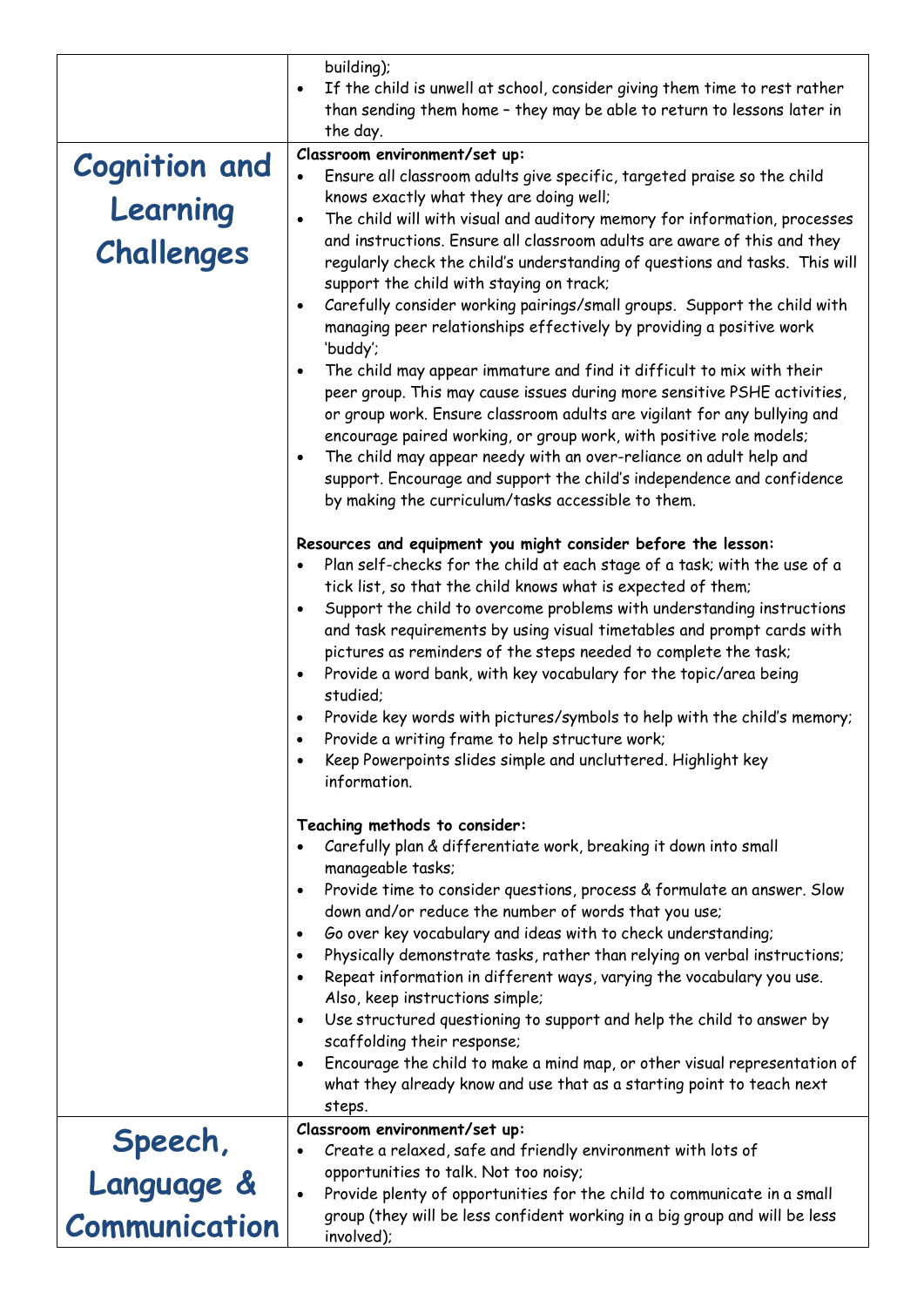| <b>Needs</b>         | Carefully consider any pairings or groupings and include good<br>$\bullet$<br>communication role models for the child to copy;<br>Ensure all adults respond positively to any attempt the child makes at<br>$\bullet$<br>communication - not just speech. Role model this positive response for<br>the child's peers to copy;<br>Listen carefully to what the child says, so that they don't need to repeat<br>$\bullet$<br>themselves;<br>Provide a low distraction/quiet area for the child's group/pair to work so<br>$\bullet$<br>they can focus on their communication;<br>Regularly check understanding and encourage the child to identify what<br>$\bullet$<br>they can/cannot understand. |
|----------------------|----------------------------------------------------------------------------------------------------------------------------------------------------------------------------------------------------------------------------------------------------------------------------------------------------------------------------------------------------------------------------------------------------------------------------------------------------------------------------------------------------------------------------------------------------------------------------------------------------------------------------------------------------------------------------------------------------|
|                      | Resources and equipment you might consider before the lesson:                                                                                                                                                                                                                                                                                                                                                                                                                                                                                                                                                                                                                                      |
|                      | Use signs, symbols and visual timetables to support communication;                                                                                                                                                                                                                                                                                                                                                                                                                                                                                                                                                                                                                                 |
|                      | $\bullet$<br>Use visual displays (objects and pictures) that can be used to support<br>$\bullet$                                                                                                                                                                                                                                                                                                                                                                                                                                                                                                                                                                                                   |
|                      | understanding;                                                                                                                                                                                                                                                                                                                                                                                                                                                                                                                                                                                                                                                                                     |
|                      | Provide a visual guide to the lesson, eg a check list, or pictures to aid<br>$\bullet$<br>understanding.                                                                                                                                                                                                                                                                                                                                                                                                                                                                                                                                                                                           |
|                      | Teaching methods to consider:                                                                                                                                                                                                                                                                                                                                                                                                                                                                                                                                                                                                                                                                      |
|                      | Be aware of the specific communication difficulties the child may have -                                                                                                                                                                                                                                                                                                                                                                                                                                                                                                                                                                                                                           |
|                      | it may be a processing disorder;                                                                                                                                                                                                                                                                                                                                                                                                                                                                                                                                                                                                                                                                   |
|                      | Be aware of the level of language the child is using - use a similar level to<br>$\bullet$                                                                                                                                                                                                                                                                                                                                                                                                                                                                                                                                                                                                         |
|                      | ensure they understand;<br>Do not rush, or interrupt the child as this means they have to begin<br>$\bullet$                                                                                                                                                                                                                                                                                                                                                                                                                                                                                                                                                                                       |
|                      | processing all over again from the beginning, causing frustration!                                                                                                                                                                                                                                                                                                                                                                                                                                                                                                                                                                                                                                 |
|                      | Slow down your rate of speech by using pausing and give the child lots of<br>$\bullet$                                                                                                                                                                                                                                                                                                                                                                                                                                                                                                                                                                                                             |
|                      | time to process and reply - be prepared to wait for an answer;                                                                                                                                                                                                                                                                                                                                                                                                                                                                                                                                                                                                                                     |
|                      | Allow time for the child to finish what they are saying, don't finish it for<br>$\bullet$                                                                                                                                                                                                                                                                                                                                                                                                                                                                                                                                                                                                          |
|                      | them;                                                                                                                                                                                                                                                                                                                                                                                                                                                                                                                                                                                                                                                                                              |
|                      | Keep language simple by breaking long sentences into short separate<br>$\bullet$<br>ideas;                                                                                                                                                                                                                                                                                                                                                                                                                                                                                                                                                                                                         |
|                      | Provide plenty of repetition (activities and vocabulary);<br>$\bullet$                                                                                                                                                                                                                                                                                                                                                                                                                                                                                                                                                                                                                             |
|                      | Use non-verbal clues to back up what you are saying eg: gesture;<br>$\bullet$                                                                                                                                                                                                                                                                                                                                                                                                                                                                                                                                                                                                                      |
|                      | Ensure adults are providing a clear language model and expand what the<br>$\bullet$<br>child says, by repeating their words back to them correctly, without                                                                                                                                                                                                                                                                                                                                                                                                                                                                                                                                        |
|                      | pointing out their errors;                                                                                                                                                                                                                                                                                                                                                                                                                                                                                                                                                                                                                                                                         |
|                      | Reduce the number of questions you ask and make sure you give time to<br>$\bullet$                                                                                                                                                                                                                                                                                                                                                                                                                                                                                                                                                                                                                 |
|                      | answer;<br>If you do need to ask questions in front of the class, try to use closed                                                                                                                                                                                                                                                                                                                                                                                                                                                                                                                                                                                                                |
|                      | $\bullet$<br>questions, as these require only a 'yes'/'no' answer, which will reduce                                                                                                                                                                                                                                                                                                                                                                                                                                                                                                                                                                                                               |
|                      | anxiety.                                                                                                                                                                                                                                                                                                                                                                                                                                                                                                                                                                                                                                                                                           |
|                      | Classroom environment/set up:                                                                                                                                                                                                                                                                                                                                                                                                                                                                                                                                                                                                                                                                      |
|                      | Be aware of (and familiar with) the various forms in which Tourette                                                                                                                                                                                                                                                                                                                                                                                                                                                                                                                                                                                                                                |
|                      | Syndrome can present.                                                                                                                                                                                                                                                                                                                                                                                                                                                                                                                                                                                                                                                                              |
| Tourette<br>Syndrome | Common vocal tics are: coughing, grunting, sniffing, throat clearing, shrieking,                                                                                                                                                                                                                                                                                                                                                                                                                                                                                                                                                                                                                   |
|                      | whistling, spitting, animal sounds and echolalia (repeating others' words, or                                                                                                                                                                                                                                                                                                                                                                                                                                                                                                                                                                                                                      |
|                      | phrases).                                                                                                                                                                                                                                                                                                                                                                                                                                                                                                                                                                                                                                                                                          |
|                      | Common motor tics are: eye blinking (excessively, or in an unusual pattern),                                                                                                                                                                                                                                                                                                                                                                                                                                                                                                                                                                                                                       |
|                      | echopraxia (imitating others' actions), self-injurious behaviours involving                                                                                                                                                                                                                                                                                                                                                                                                                                                                                                                                                                                                                        |
|                      | touching, biting, hitting, pulling out eyelashes/hair, smelling/sniffing things.                                                                                                                                                                                                                                                                                                                                                                                                                                                                                                                                                                                                                   |
|                      | Being aware of the particular type of tic (s) presented by the child, will also                                                                                                                                                                                                                                                                                                                                                                                                                                                                                                                                                                                                                    |
|                      | help you to be aware of the impact on the child's learning and how they can                                                                                                                                                                                                                                                                                                                                                                                                                                                                                                                                                                                                                        |
|                      | access the learning in the classroom. For example:<br>Motor tics of the eyes, head or neck may interfere with reading and                                                                                                                                                                                                                                                                                                                                                                                                                                                                                                                                                                          |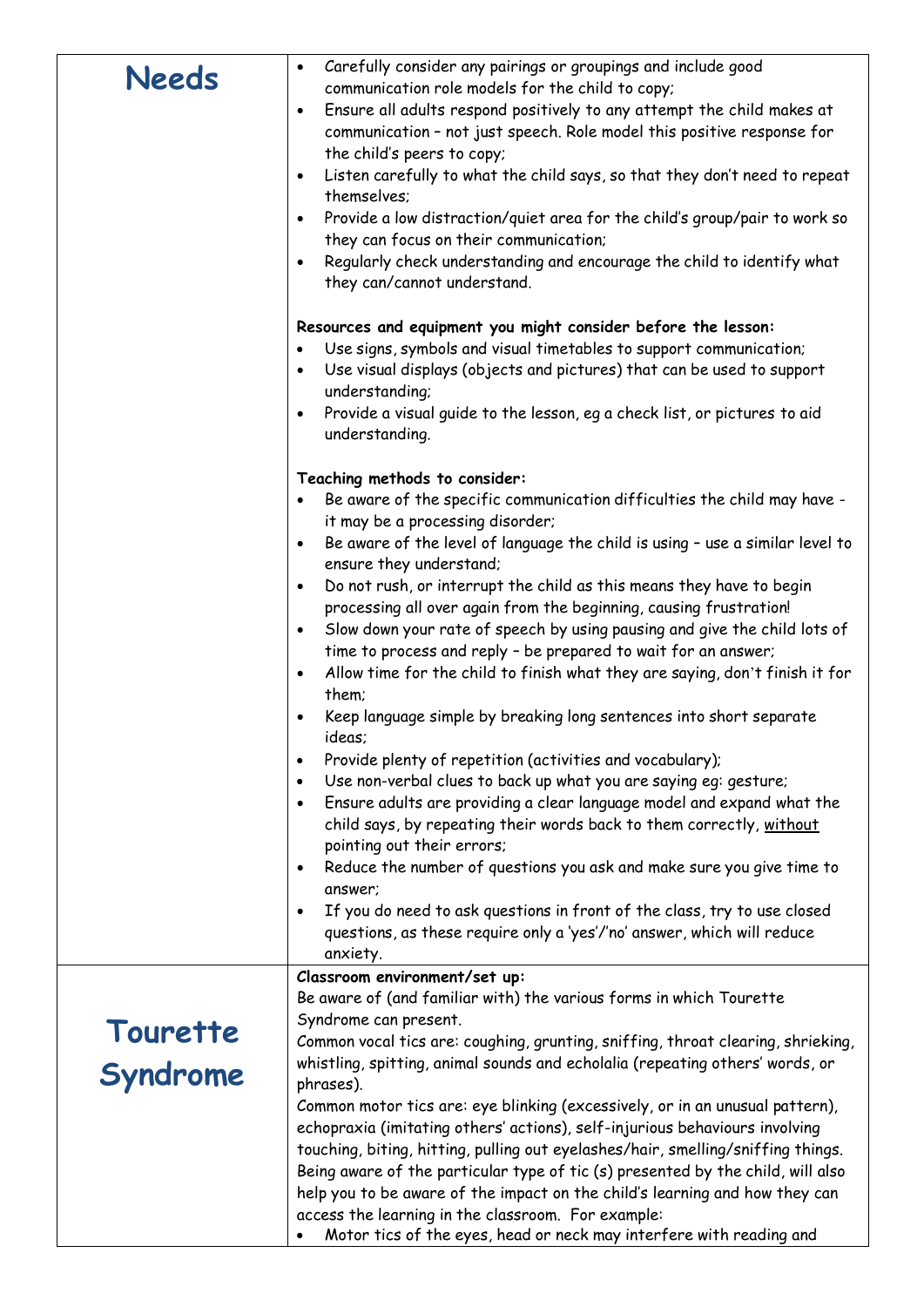|                              | affect handwriting, or the ability to write for prolonged periods of time;<br>Motor and vocal tics may make the child reluctant to read aloud,<br>$\bullet$<br>ask/answer questions, or ask for help. Be understanding of this and<br>support the child to feel involved and able to participate;<br>Thought tics inhibit auditory processing. Be mindful and do not assume<br>$\bullet$<br>the child is intentionally not listening.<br>Tics can be triggered, or increased by stress, excitement or relaxation (all of<br>these emotional states may be experiences during PSHE type activities and<br>lessons, especially as some of the subjects covered may be of a sensitive<br>nature). Ensure that all adults in the room are mindful to filter out their<br>emotional reaction and instead listen and respond with support and<br>understanding. It is not helpful ask the child to stop their tics, as they are<br>involuntary. Being asked to suppress them is stressful and will cause an<br>increase in the tic.<br>Furthermore, it will mean the child is unable to engage with what is going<br>on around them. Similarly, try not to ask the child not to do something, as<br>it will instantly turn into a compulsion. Because TS can be suggestible, if<br>classmates discover 'the trigger', they may use this to make the child tic.<br>Please try and prevent this happening;<br>Ignoring tics avoids drawing any unnecessary attention towards them;<br>$\bullet$<br>Teaching methods to consider:<br>The child may have a poor attention span, fail to complete tasks, be easily<br>distracted, unable to listen, fidgety and impulsive. To support them,<br>provide a structure (schedule/tick list) to assist with planning,<br>organisation, time management and initiation of tasks;<br>Be mindful when planning activities, that the child may experience<br>$\bullet$<br>sensory processing difficulties, where they may be either over-<br>responsive, or under responsive to sensory stimuli, eg: noise, clothing, |
|------------------------------|---------------------------------------------------------------------------------------------------------------------------------------------------------------------------------------------------------------------------------------------------------------------------------------------------------------------------------------------------------------------------------------------------------------------------------------------------------------------------------------------------------------------------------------------------------------------------------------------------------------------------------------------------------------------------------------------------------------------------------------------------------------------------------------------------------------------------------------------------------------------------------------------------------------------------------------------------------------------------------------------------------------------------------------------------------------------------------------------------------------------------------------------------------------------------------------------------------------------------------------------------------------------------------------------------------------------------------------------------------------------------------------------------------------------------------------------------------------------------------------------------------------------------------------------------------------------------------------------------------------------------------------------------------------------------------------------------------------------------------------------------------------------------------------------------------------------------------------------------------------------------------------------------------------------------------------------------------------------------------------------------------------------------------------------------|
| <b>Experienced</b><br>Trauma | textures.<br>Classroom environment/set up:<br>Ensure you are very familiar with the child's past experiences and<br>context, as this will help you understand their behaviour;<br>Ensure all classroom adults take a non-confrontational, trauma-informed<br>$\bullet$<br>approach. A discreet, understanding and reassuring approach from all<br>classroom adults is vital;<br>Provide a safe, consistent and warm classroom environment. Incorporate<br>٠<br>as many opportunities for humour and laughter in lessons as possible (as<br>laughter reduces the traumatic response in the brain);<br>Ensure the school day has clear expectations for behaviour and<br>$\bullet$<br>structure, as this will help provide a predictable environment, necessary<br>for the child to feel secure enough to participate and access the learning;<br>Classroom adults need to be emotionally available and able to support and<br>$\bullet$<br>coach the child in ways to calm themselves and manage emotions, as well<br>as opportunities to practise de-escalating when they feel overwhelmed;<br>Ensure adults are vigilant to and mindful of any trigger points for the<br>$\bullet$<br>child, as this will help de-escalate emotional situations;<br>Very carefully check through the lesson content prior to the session and<br>$\bullet$<br>look at it through the eyes of the child's context and background. There<br>may be obvious trigger points that can be planned for and managed prior<br>to the lesson, with some elements needing to be avoided. Equally, there<br>may be trigger points in the lesson, which may not be so clear from the<br>outside. Ensure that the classroom environment, available adults and<br>overall support for the child is strongly in place should this arise.                                                                                                                                                                                                                                          |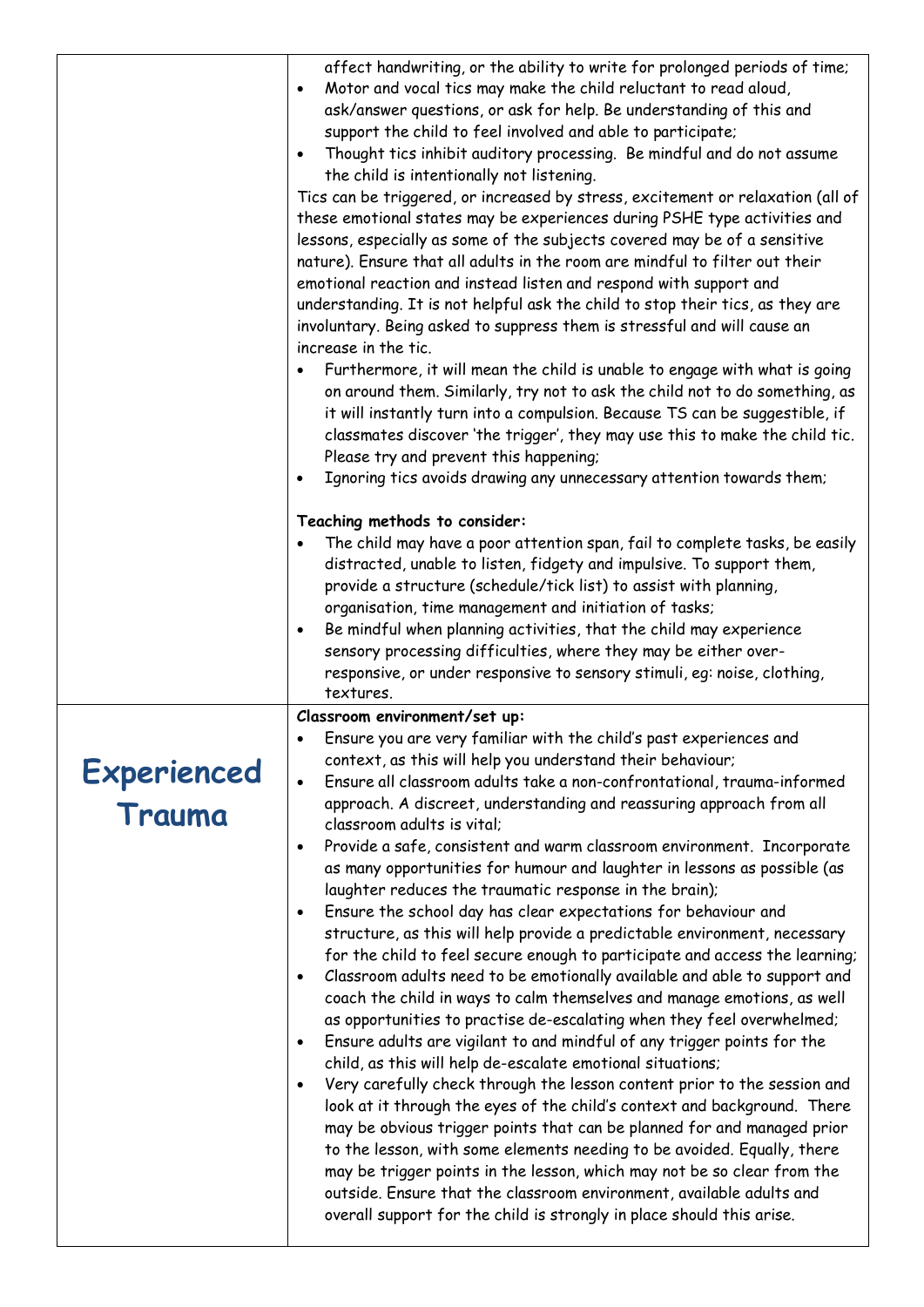|                                    | Resources and equipment you might consider before the lesson:<br>Provide a safe and familiar breakout space for the child to use during<br>times when they feel overwhelmed or emotionally dysregulated. The child<br>may also need access to a space to exercise, so that they can have<br>regular learning breaks;<br>Consider the use of a 'help' card (or small item) for the child to use to<br>$\bullet$<br>signal that they are finding the situation tricky, without having to<br>vocalise any details;<br>Have consistent expectations and behaviour plans in place that are based<br>$\bullet$<br>on reward systems, not punishment.                                                                                                                                                                                                                                                                                                                                                                                                                                                                                                                                                                                                    |
|------------------------------------|---------------------------------------------------------------------------------------------------------------------------------------------------------------------------------------------------------------------------------------------------------------------------------------------------------------------------------------------------------------------------------------------------------------------------------------------------------------------------------------------------------------------------------------------------------------------------------------------------------------------------------------------------------------------------------------------------------------------------------------------------------------------------------------------------------------------------------------------------------------------------------------------------------------------------------------------------------------------------------------------------------------------------------------------------------------------------------------------------------------------------------------------------------------------------------------------------------------------------------------------------|
|                                    | Teaching methods to consider:<br>The PACE approach should be used, using playfulness, acceptance,<br>curiosity and empathy to understand emotions and behaviour. Lesson<br>plans may need to be adapted/differentiated to include these elements;<br>Be extremely mindful and vigilant throughout the lesson, as some of the<br>$\bullet$<br>content of RE lessons can be very personal, maybe covering memories,<br>families, emotions etc, all of which are likely potential trigger points.<br>Equally, something which doesn't seem connected on the surface, may be<br>a trigger for the child in some way;<br>Slow yourself down when talking, as this will appear non-threatening: talk<br>$\bullet$<br>slower, use a lower pitch for your voice, don't use complex sentences,<br>minimise body movements;<br>During activities, teach and model positive self-talk to encourage self-<br>$\bullet$<br>belief. Help the child to see that making a mistake is considered a<br>necessary part of learning and that minor mistakes will not incur adult<br>anger, or punishment;<br>Ensure you use plenty of positive reinforcements, rewards, role modelling<br>$\bullet$<br>with the child (while actively ignore any negative behaviour); |
|                                    | Use collaborative problem-solving during activities, so that the child feels<br>$\bullet$<br>in control.                                                                                                                                                                                                                                                                                                                                                                                                                                                                                                                                                                                                                                                                                                                                                                                                                                                                                                                                                                                                                                                                                                                                          |
| <b>Visual</b><br><b>Impairment</b> | Classroom environment/set up:<br>Keep your classroom visually uncluttered and reduce the number of<br>٠<br>objects in the immediate working area;<br>Be mindful of seating arrangements and discuss any preferences with the<br>٠<br>child. For example, they may prefer to work at close distances, (such as<br>sitting closer to the board), or move the object closer to them, (such as<br>people getting closer when talking);<br>Be aware of the specific circumstances of the child, for example:<br>$\bullet$<br>- If they are sensitive to light and glare, control the light in the                                                                                                                                                                                                                                                                                                                                                                                                                                                                                                                                                                                                                                                      |
|                                    | classroom using blinds, sit the child with their back to windows and<br>reduce the glare on surfaces;<br>- The child may need to be seated near natural light, where possible;<br>- The child may need to use a lamp, which should be places behind their<br>shoulder on the opposite side to their writing hand and/or on the same<br>side of their stronger eye;<br>- They may need to wear a hat/visors, or sunglasses even when staying<br>indoors. Be sensitive to this and mindful of other pupils comments/<br>reactions surrounding this;<br>- High contrast objects/pictures may be beneficial. As best practice on<br>handouts/presentations, black & white give the highest contrast. Do not<br>use dark colours together (like blue and green). Avoid using white & grey<br>with other light colours. Avoid pastel colours next to each other. In<br>addition, avoid the use of red or green pens on the whiteboard, as these<br>can be difficult to see;                                                                                                                                                                                                                                                                             |